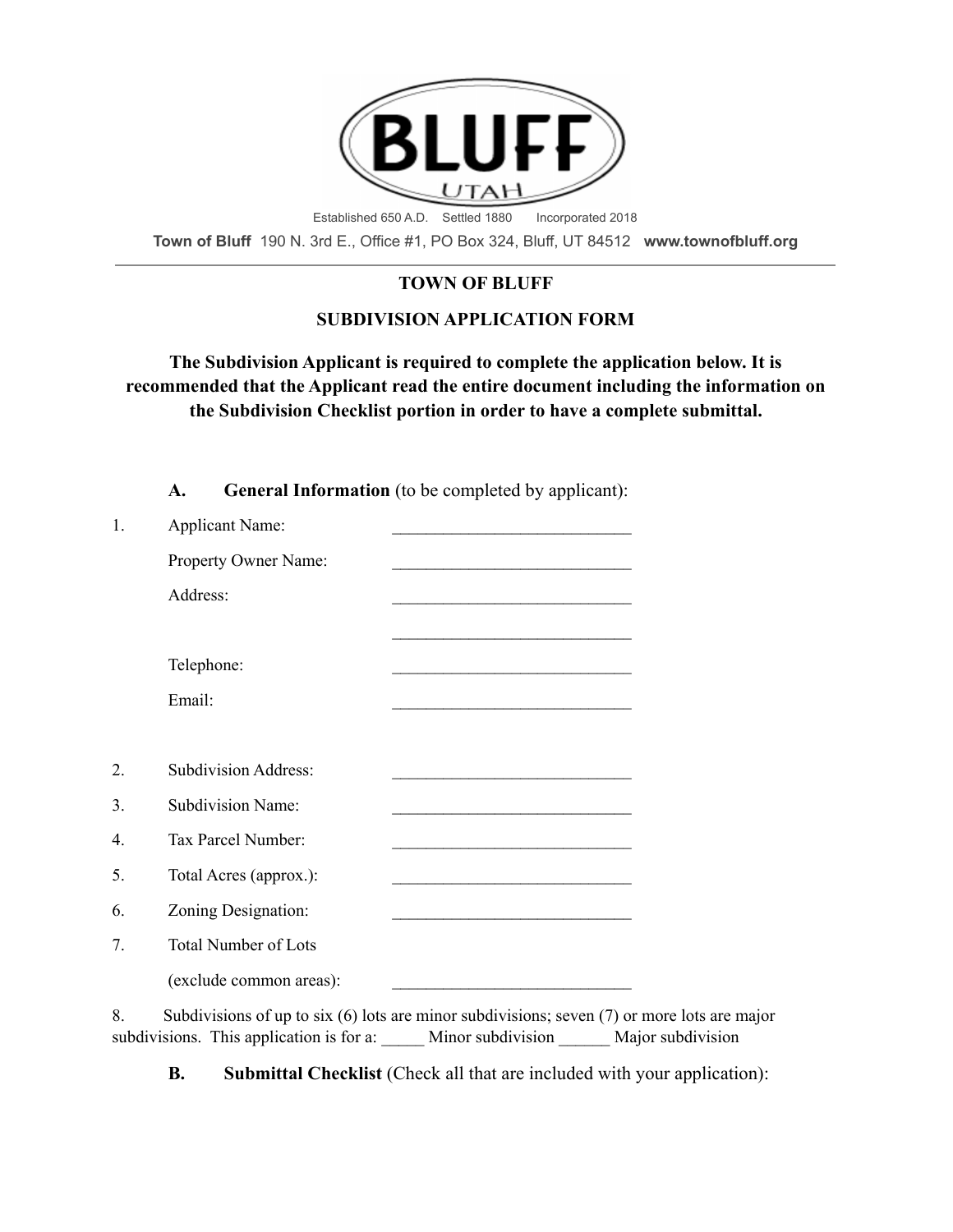Unless waived in writing, four hard copies and electronic copies (in PDF or similar format) of all design drawings

Preliminary Plat Final Plat (proposed) **EXECUTE:** Project Narrative Describing Uses and Attributes Lighting Plan Landscape Plan Drainage Plan/Streams/Floodways Grading Plan Utility Plan Evidence of Title (Include a current title report for the subject parcels) \_\_\_\_\_\_\_\_\_\_ Soil Report or Geotechnical Study **Extract Street design plan: Include all points of ingress and egress** Traffic Study (generally only for development of 50 or more lots) **C. Descriptive Information** 1. Are archeological resources known to be present on the subject property (yes) or  $\qquad \qquad$  (no) \_\_\_\_\_\_ (unknown)? 2. Will the subdivision have common elements (yes) or  $\qquad$  (no)? If yes, please provide preliminary covenants, conditions, or restrictions for the subdivision. 3. Are there any boundary disputes with adjacent parcels (yes) or  $\qquad$  (no)  $\qquad$  (unknown)? If yes, please explain: \_\_\_\_\_\_\_\_\_\_\_\_\_\_\_\_\_\_\_\_\_\_\_\_\_\_\_\_\_\_\_\_\_\_\_\_\_\_\_\_\_\_\_\_(attach additional information if needed). 4. Has the applicant secured a service commitment for the subdivision from the culinary water provider  $(yes)$  or  $(no)?$ 5. What is the proposed method for wastewater disposal?

\_\_\_\_\_\_\_\_\_\_\_\_\_\_\_\_\_\_\_\_\_\_\_\_\_\_\_\_\_\_\_\_\_\_\_\_\_\_\_\_\_\_\_ (attach additional information if needed).

| 6. Has the applicant secured a service commitment for the subdivision from providers of electrical |          |          |
|----------------------------------------------------------------------------------------------------|----------|----------|
| service, telephone, data, and cable television providers                                           | (yes) or | $(no)$ ? |
| Explain                                                                                            |          |          |
|                                                                                                    |          |          |

\_\_\_\_\_\_\_\_\_\_\_\_\_\_\_\_\_\_\_\_\_\_\_\_\_\_\_\_\_\_\_\_\_\_\_\_\_\_\_\_\_\_\_ (attach additional information if needed).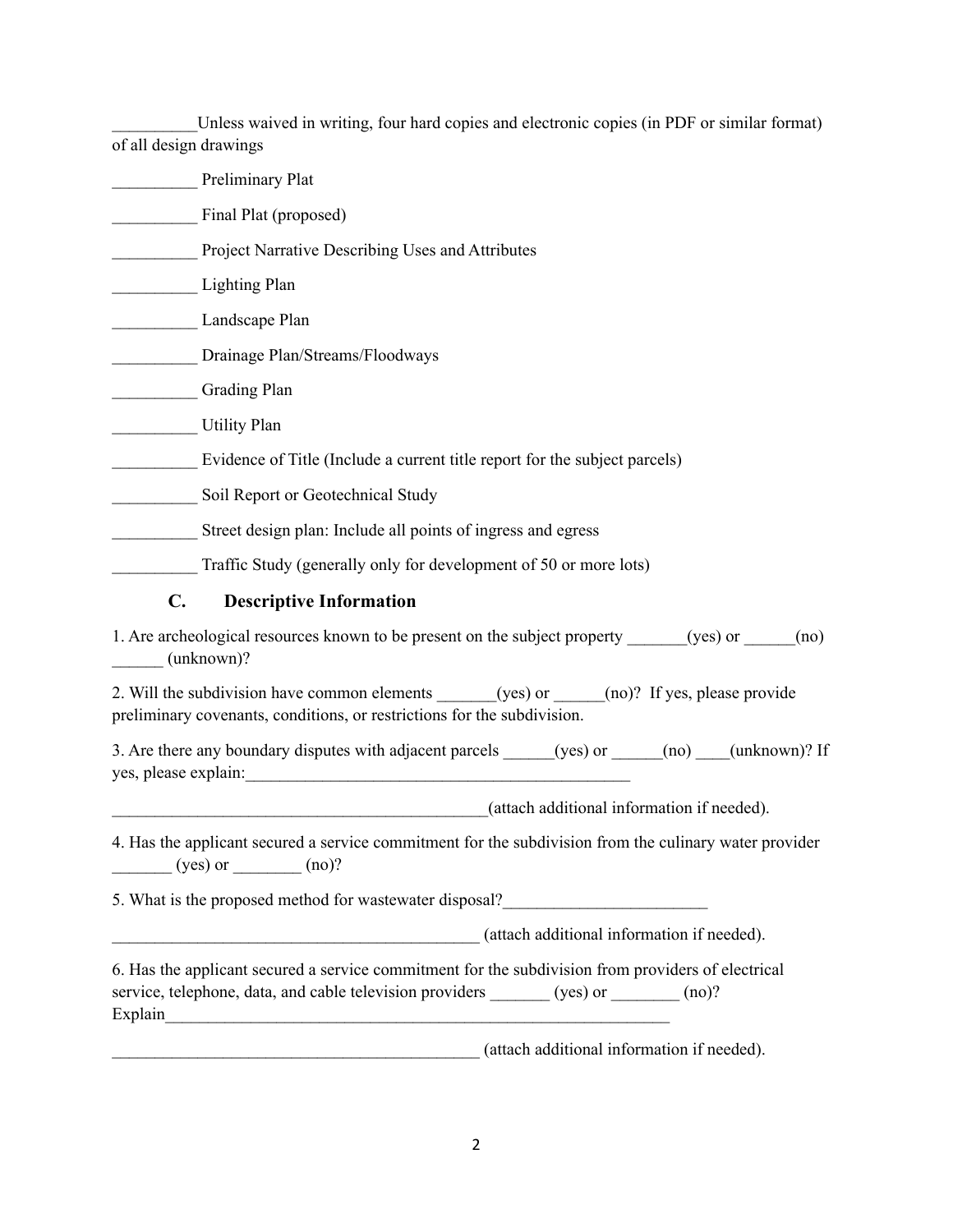7. Are there any existing municipal code violations on the subject property \_\_\_\_\_\_\_ (yes) or \_\_\_\_\_\_\_\_\_(no)? If the answer is "yes" please explain the violation and what is being done to resolve  $same$ .

|                                                                                                        | (attach additional information if needed). |                            |  |
|--------------------------------------------------------------------------------------------------------|--------------------------------------------|----------------------------|--|
| 8. Is the subject property connected to a public street<br>means of ingress/egress to the subdivision. | (yes) or                                   | (no)? Identify the primary |  |

9. Does the applicant plan to enact a condominium declaration for the subdivision \_\_\_\_\_\_ (yes) or  $\qquad \qquad \qquad \text{(no)?}$ 

 $\mathcal{L}_\mathcal{L} = \{ \mathcal{L}_\mathcal{L} = \{ \mathcal{L}_\mathcal{L} = \{ \mathcal{L}_\mathcal{L} = \{ \mathcal{L}_\mathcal{L} = \{ \mathcal{L}_\mathcal{L} = \{ \mathcal{L}_\mathcal{L} = \{ \mathcal{L}_\mathcal{L} = \{ \mathcal{L}_\mathcal{L} = \{ \mathcal{L}_\mathcal{L} = \{ \mathcal{L}_\mathcal{L} = \{ \mathcal{L}_\mathcal{L} = \{ \mathcal{L}_\mathcal{L} = \{ \mathcal{L}_\mathcal{L} = \{ \mathcal{L}_\mathcal{$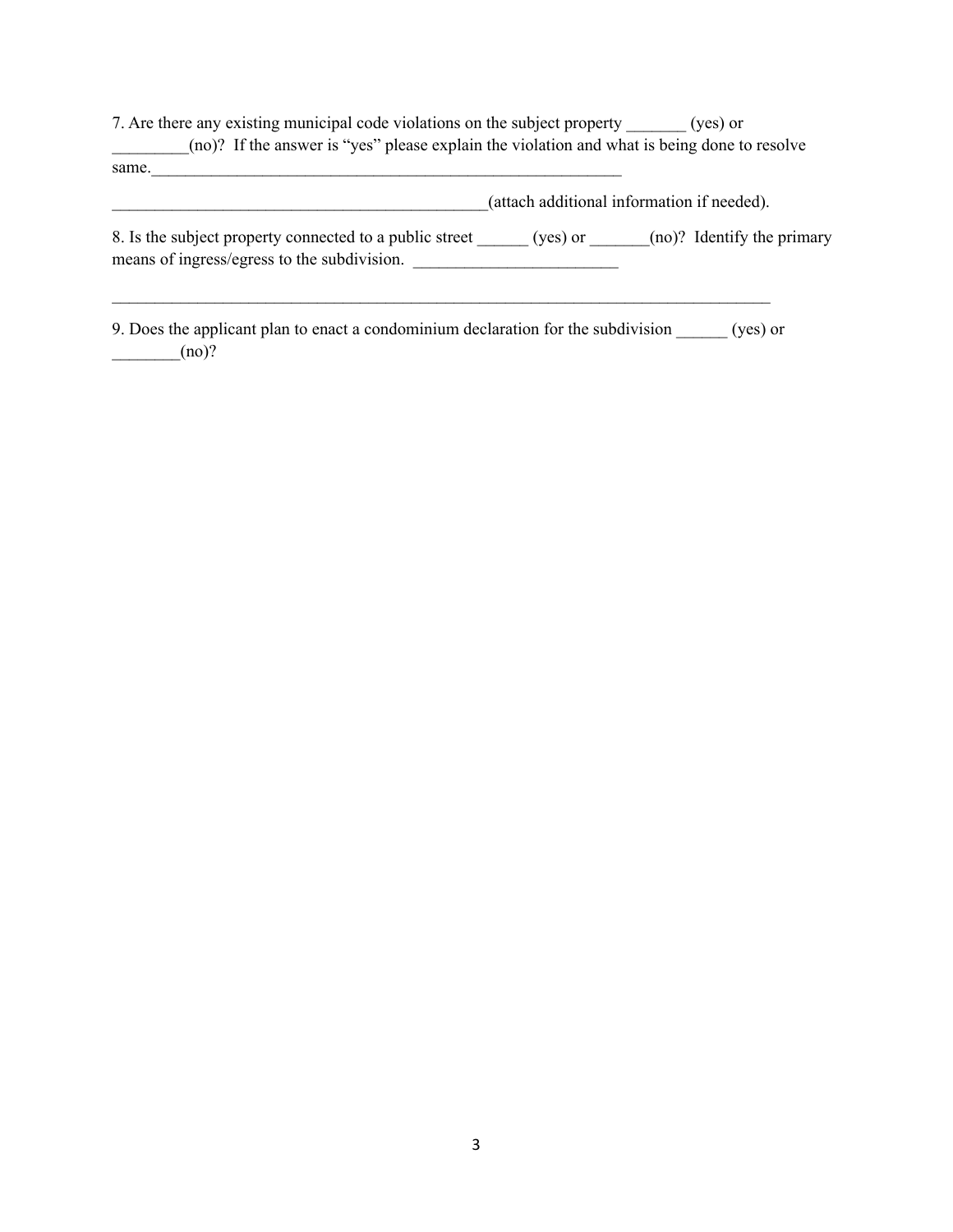## **APPLICANT/OWNER SIGNATURE**

I hereby certify that the foregoing information in this application, including all submittals, is accurate and correct to the best of my knowledge and belief.

By:  $\qquad \qquad \qquad$ 

Applicant Signature Date

**Owner Approval** (if the applicant is someone other than the property owner):

I hereby approve the submittal of the attached application materials and authorize the applicant to seek subdivision approval before the Town of Bluff.

 $\mathbf{By:}$ 

Owner Date

The applicant must submit the required application fee at the time of submittal. Please see the Town of Bluff fee schedule. The Town will review all application materials for completeness and accuracy and notify the applicant of any deficiencies that are identified in the review process. The applicant may be required to make modifications to submittals where needed based on staff review or requirements of the applicable land use authority.

# **FOR PLANNING & ZONING REVIEW ONLY**

**\_\_\_\_\_\_\_\_\_\_\_\_\_\_\_\_\_\_\_\_\_\_\_\_\_\_\_\_\_\_\_\_\_\_\_\_\_\_\_\_\_\_\_\_\_\_\_\_\_\_\_\_\_\_\_\_\_\_\_\_\_\_\_\_\_\_\_\_\_\_\_\_\_\_\_\_**

Date application received: \_\_\_\_\_\_\_\_\_\_\_\_\_\_\_\_\_\_.

Application fee in the amount of dollars received.

Date of verification that the applicant has posted notice of land use application on the subject property:

### **Approval Criteria**

 $\mathcal{L}_\text{max}$  and  $\mathcal{L}_\text{max}$  and  $\mathcal{L}_\text{max}$ 

- $\Box$  compliance with applicable state law, Town ordinances, and this Title;
- $\Box$  availability of necessary utilities, including culinary water, sewer (or septic systems), electricity, natural gas, and the like;
- $\Box$  consistency of the design with Advisory Documents (if existing);
- $\Box$  at final plat approval, satisfaction of all preliminary plat approval conditions and requirements; and
- $\Box$  accuracy and truthfulness of submittals or representations in the application.

### **Waivers**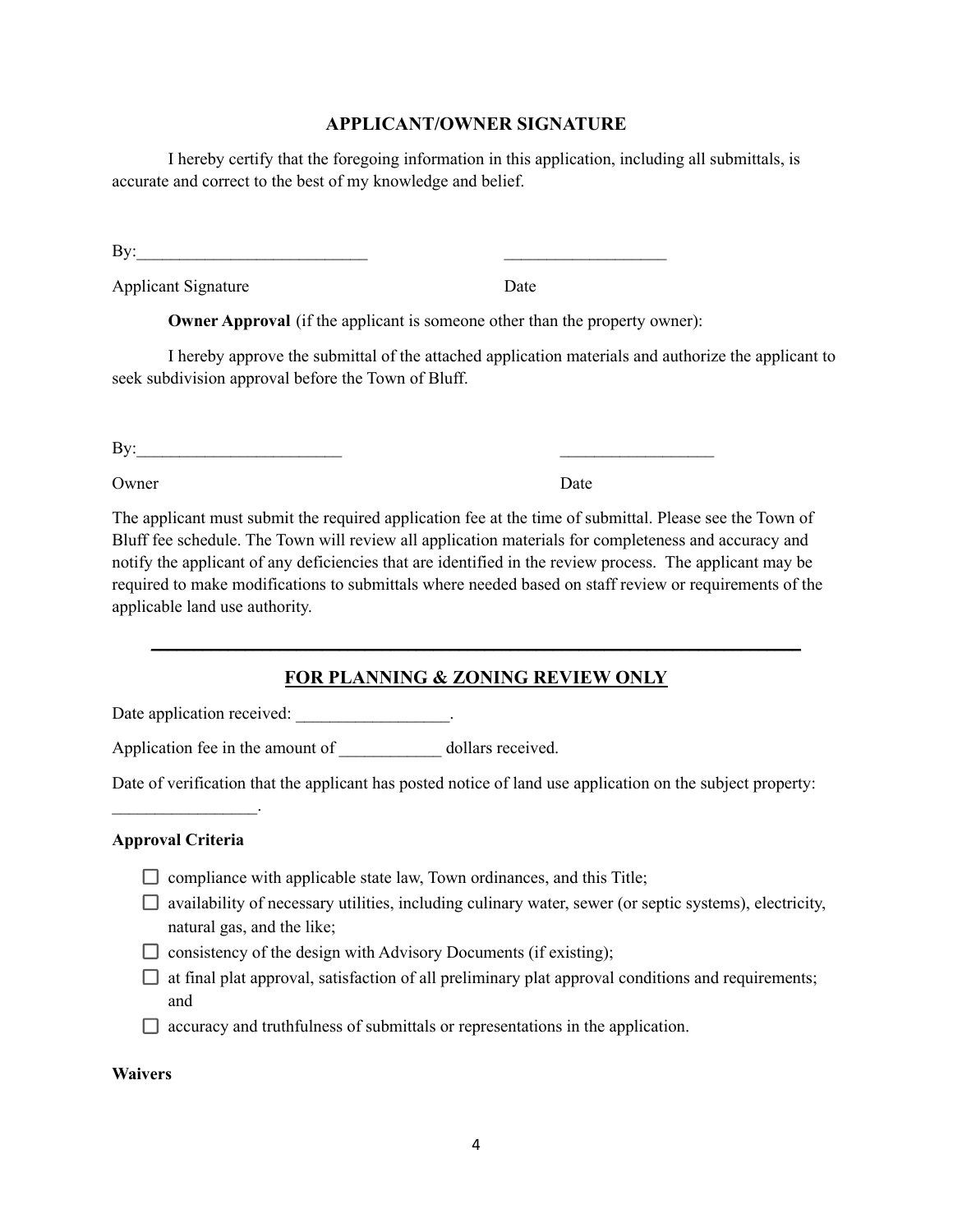Any waiver shall be in a writing labeled as a Submittal Waiver, shall identify the project by name and application number, and shall be signed and dated by the designated Town official.

Submittal waivers may be granted for *Minor Subdivisions* as determined on a case by case basis.

## **Approval**

|       | Pre-Application Meeting Held                                                             |
|-------|------------------------------------------------------------------------------------------|
|       | Minor Subdivision Approved by Bluff Planning & Zoning Commission                         |
|       | Minor Subdivision Approved by Bluff Planning & Zoning Commission with Conditions:        |
|       | Minor Subdivision Application Denied by Bluff Planning & Zoning Commission               |
|       |                                                                                          |
|       | Major subdivision sent to Town of Bluff Town Council for final approval                  |
|       | Major subdivision sent to Town of Bluff Town Council for final approval with Conditions: |
|       | Major subdivision sent to Town of Bluff Town Council with recommendation for denial      |
|       |                                                                                          |
|       |                                                                                          |
|       |                                                                                          |
| Date: |                                                                                          |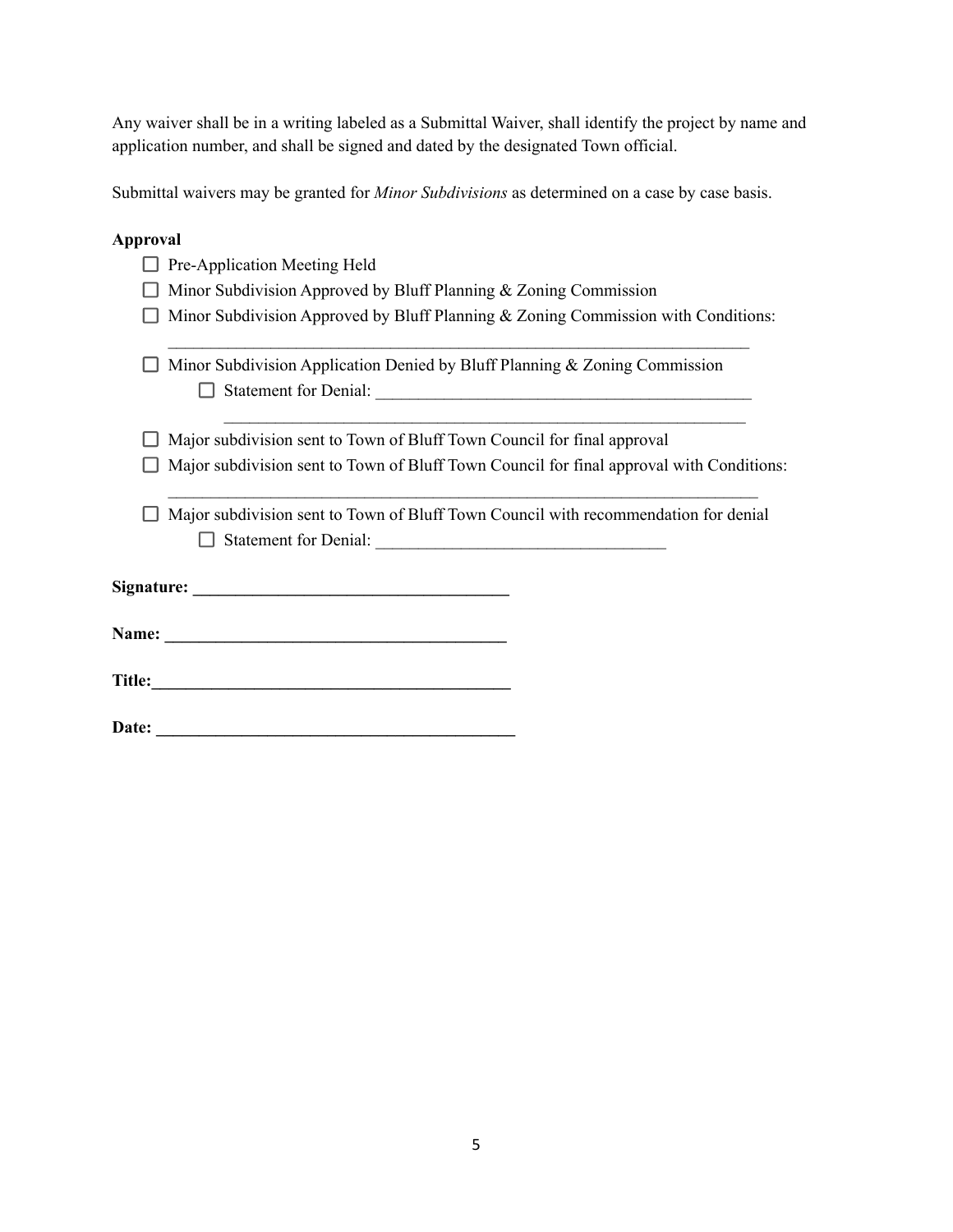# **Subdivision Checklist**

## **Type of Subdivision Application**

- $\Box$  Minor Subdivision means a subdivision application in which no more than six (6) total lots are created, exclusive of common elements. *An application for a Minor Subdivision shall be subject to review by the Planning & Zoning Commission as land use authority. Following review the Planning & Zoning Commission may approve the preliminary plat, approve subject to conditions, table the application pending receipt of additional information, or deny the preliminary plat. If all preliminary plat approval conditions and requirements of this Title are deemed satisfied the Planning & Zoning Commission may approve the Final Plat for a Minor Subdivision.*
- $\Box$  Major Subdivision means as subdivision application in which seven (7) or more lots are created, exclusive of common elements. *Major subdivision is subject to pre-application meeting.*
- $\Box$  Vacating or Amending a Subdivision Plat. Persons seeking to vacate or amend a subdivision plat must submit the required application and filing fee. At minimum, the application must be accompanied by:
	- $\Box$  amended plat survey drawings showing the proposed change to the subdivision;
	- $\Box$  the existing plat showing conditions prior to the amendment;
	- $\Box$  a narrative explaining the purpose of the application; and
	- $\Box$  names and addresses of all persons: i) having an interest of record in lands within the boundaries of the application; and ii) having an interest of record in lands adjacent to the boundaries of the application.
	- $\Box$  The petition to vacate or amend a subdivision plat or adjust lot boundaries, including any dedicated road or street right-of-way, shall be reviewed in conformity with the procedures mandated by Utah law.

## **Administrative Requirements**

- $\Box$  Fee Submitted
- $\Box$  Fee Waived
- $\Box$  Four copies and electronic copies (in PDF or similar format) of all design drawings, unless waived
- $\Box$  Site posting: Was the public notified by sign posting of this Title application

### **Submittal Requirements**

- $\Box$  Preliminary Plat. Applicants shall submit a preliminary plat (with requirements as listed below), drawn by a surveyor, to a scale of not less than one inch equals fifty feet (on paper no larger than twenty-four inches by thirty-six inches), and one copy reduced to eleven inches by seventeen inches that shall include:
	- □ Parcel Boundary Lines. Include all easements, setbacks and construction limits, out lots, and adjacent property owned by the applicant;
	- Drives, Streets, and Rights-of-way. Include widths of pavement, curb and gutter, sidewalks, dimensions of rights-of-way, and street names;
	- Access. Include all points of ingress, egress. For developments adjacent to and accessed by a state or federal highway, a completed highway access permit application from the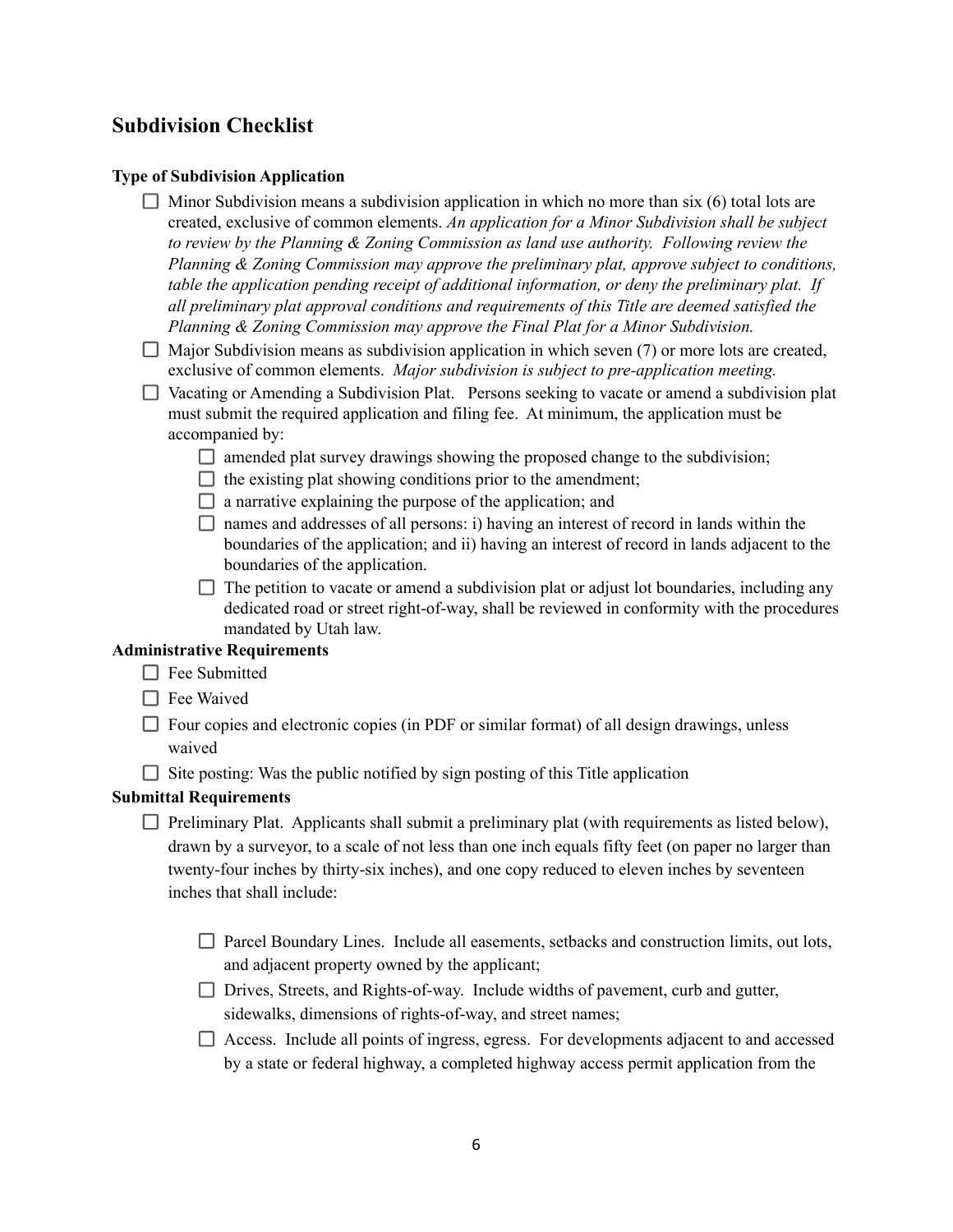Utah Department of Transportation (UDOT) must be submitted with the application, with a permit issued prior to building permit approval;

- □ Common open space. All common elements, open space, common areas, parks, sidewalks, and trails (with required connectivity) must be clearly depicted;
- $\Box$  Use Types. Specific areas proposed for specific types of land use shall be shown, and must Include the acreage or square footage for each area;
- $\Box$  Public Dedications. Areas proposed for public dedication (i.e. utility easements, trails, open space, streets, or the like) shall be depicted;
- $\Box$  Lots and blocks. The dimensions and areas for each lot must be shown;
- $\Box$  Adjacent Zoning. Zoning for adjacent properties within three hundred feet of the subject property shall be shown;
- $\Box$  Title Block. A title block shall appear in the lower right hand corner of all pages of plans and plats and shall contain the name of the development; legal location of the property; name and contact information of the site designer/engineer/surveyor; dedication language granting all public dedications and exactions signed by the owner and mortgagee (if applicable); and the drawing scale and north point;
- $\Box$  A regional or vicinity map shall accompany the submitted application to indicate the location of the project;
- $\Box$  The legal description of the property.
- $\Box$  statistical information accurately showing the dimensions, developed area, lot sizes, and density of the subdivision and all lots and major features.
- $\Box$  Narrative. The narrative shall describe in reasonable detail the purpose of the proposed development, the types of land uses that are anticipated, the phasing of development, and information regarding all accessory uses, structures, or major features. Statistical information as to the project area, developed area square footage, number of parking spaces, and the like shall be included.
- $\Box$  Lighting Plan. The lighting plan shall show number and types of fixtures for public areas and common elements. An acceptable lighting plan shall consist of a full cutoff, fully shielded, downward directed lighting types that are consistent with preserving dark sky features of the Town. The plan shall include manufacturer's information detailing the fixtures to be used. Internal or external shielding may be used to prevent glare toward other properties or into the roadway. Lighting of required parking areas shall be a minimum of one-half foot-candle at all areas of the parking lot. Wall mounted flood lights that direct outward toward other properties and roadways are prohibited.
- $\Box$  Landscape Plan. The landscape plan shall include size and species of all plantings, an irrigation plan, xeriscape plan, and a care and maintenance plan for all common areas. Proposed erosion control structures and details as to ground cover must also be noted on the landscape plan.
- $\Box$  Wetlands, Riparian Areas, and Floodways. If the development is adjacent to riparian areas, arroyos, flood zones, probable wetlands, or areas where stream channels may be altered by planned development, a Wetlands, Riparian Areas, and Floodway Plan, drawn by an engineer, surveyor, other appropriate consultant must be submitted. Probable wetlands shall be described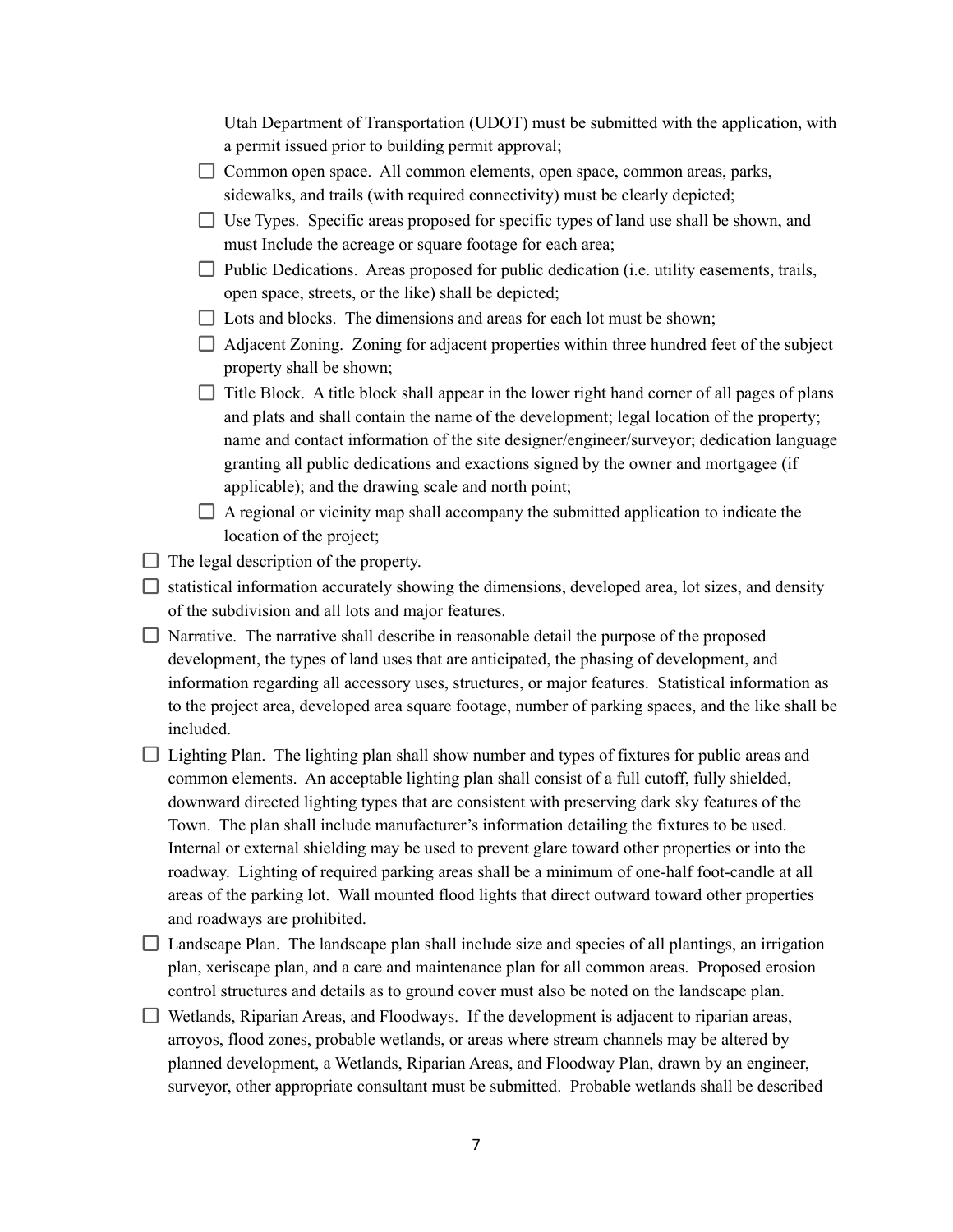and delineated. Where the application includes areas which may be subject to flooding, the applicant shall show that the elevation of the lowest floor of all structures exceeds the elevation which is above the base flood elevation. All elevations on the plan shall be shown in the most current North American Vertical Datum (NAVD).

 $\Box$  Drainage Plan. A storm water drainage plan, signed and stamped by an engineer, shall be submitted and show calculations and other information specified below.

 $\Box$  Storm Water Drainage Plan. The storm water drainage plan shall include, at a minimum, the following information:

- $\Box$  The project site, including areas three hundred feet beyond its boundaries;
- $\Box$  Existing contours at two-foot intervals shown as dashed lines;
- $\Box$  Proposed contours at two-foot intervals shown as solid lines;
- $\Box$  Indication of a permanent benchmark referenced to mean sea level;
- $\Box$  Drainage system shown in plan view with estimated cubic-feet-per-second flow for a one-hundred year storm event;
- $\Box$  Locations of all natural and man-made drainage channels and water bodies;
- □ Existing and proposed drainage easements;

 $\Box$  Type, size, and location of existing and proposed drainage structures such as pipes, culverts, inlets, ditches, swales, retention ponds, detention areas, etc.;

 $\Box$  One-hundred-year event (base) flood areas;

 $\Box$  Additional grading and drainage elements may be required to be depicted to satisfy Federal Emergency Management Administration (FEMA) flood plain requirements or other applicable Town flood damage policies;

 $\Box$  Erosion control plans showing adequate sedimentation control which shall be accomplished throughout construction phases as well as during the ongoing use of the site (e.g., sedimentation ponds, dikes, seeding, retaining walls, rip-rap, etc.).

 $\Box$  Minimum Standards. All structures for drainage and flood control shall be designed, at a minimum, to successfully convey the anticipated one-hundred-year frequency storm event for maximum period of intensity over the entire drainage basin. The applicant shall submit calculations to show that all structures have adequate capacity to accommodate flows expected to result from the designated storm event.

Water and Sewer System Protection. All storm water facilities shall be designed to avoid or minimize damage to, or infiltration of, culinary water and sanitary sewer facilities.

- $\Box$  Planned Grading. A Grading Plan for surface drainage (shown by contours and spot elevations) shall be prepared by an engineer or surveyor. It shall show the planned grading and paving of driveways, access roads, and parking areas. Grading and paving shall be shown on plans, profiles, cross sections, and details as necessary to describe new construction. Details of curbs, gutters, sidewalks, drainage structures, and conveyance systems, dimensions of all improvements, size location, thickness, materials, strengths, and necessary reinforcement shall be shown.
- $\Box$  Utility Plan. A utility plan shall be prepared by an engineer. It shall show the locations, dimensions, and elevations of all sewer facilities (if applicable); individual septic disposal systems, and culinary water facilities needed to serve the site. The utility plan shall specify in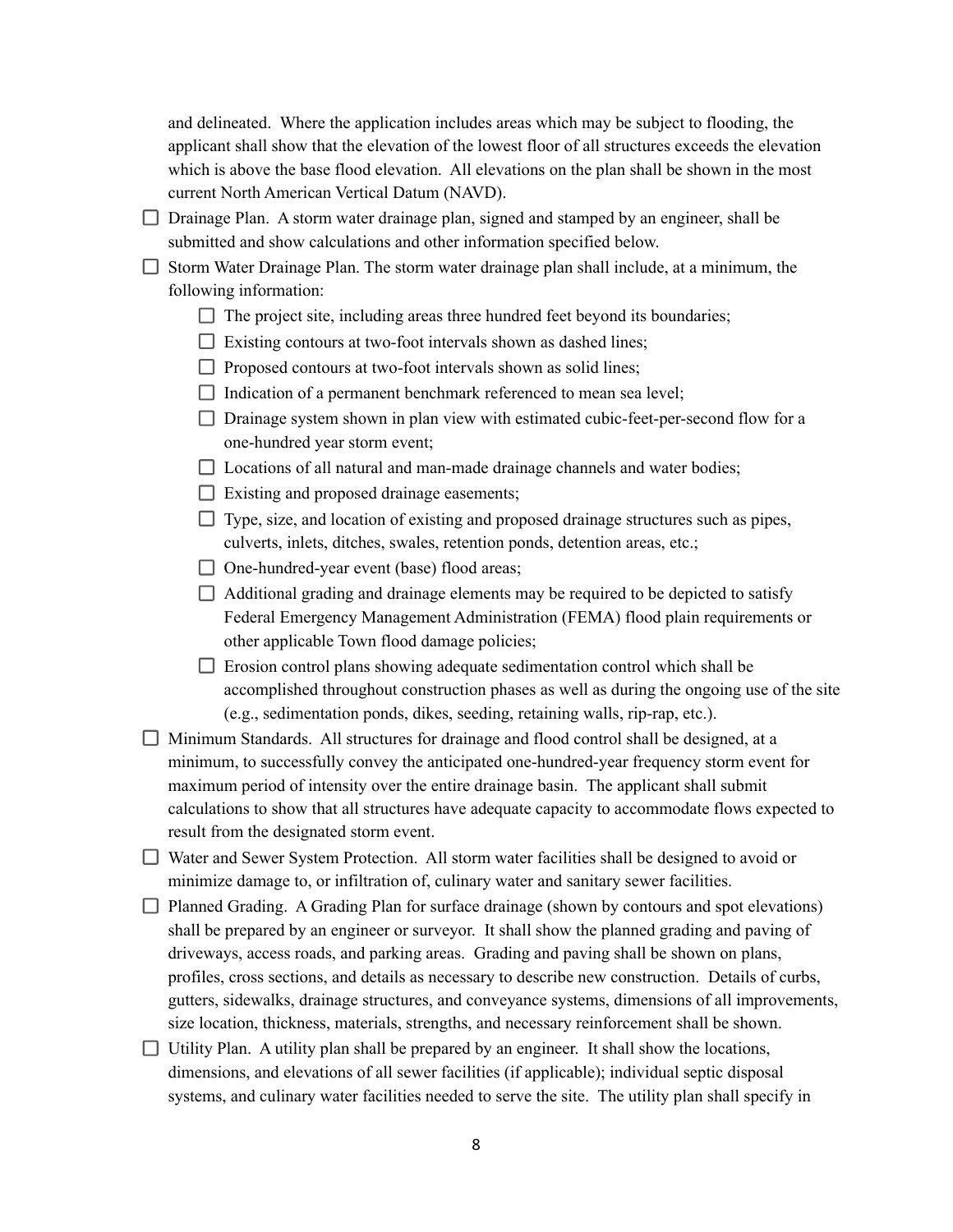reasonable detail the types of equipment and materials to be used and shall comply with all applicable Advisory Documents and engineering design requirements. Plans showing the locations of natural gas, electric, and telephone/data lines must also be shown. Plans must clearly show the location of all fire hydrants.

- Evidence of Title. A current title insurance commitment, ownership and encumbrance report, or abstract of title prepared by a title insurance company or attorney showing all ownership interests, easements, and encumbrances which apply to the parcel(s) comprising the application must be submitted. If requested, the applicant shall provide copies of all recorded documents which may affect the property subject to the application.
- $\Box$  Slopes. If proposed development is likely to result in grading of hillsides, the Town may require submittal of a slope study prepared by an engineer or surveyor showing existing topography and proposed grading.
- $\Box$  Surface and Subsurface Soils Report. The application shall include a surface and subsurface soils report establishing soil suitability for the proposed development. The report shall be prepared by a geotechnical engineer or other professional. At a minimum, the report shall include:
	- $\Box$  A description of soil types;
	- $\Box$  Locations and characteristics with supporting soil maps;
	- $\Box$  Soil logs of test pits and bore holes;
	- $\Box$  Analysis and evaluation of such information with recommendations regarding structural constraints, erosion control, and requirements for building design.
- □ Traffic Study Mandatory for Large Projects. The Town may require a Traffic Study for subdivisions comprising fifty (50) or more dwelling units or lots, inclusive of all phases of development. *The Town has discretion to require a traf ic study for applications which do not generate the level of trips specified above where:*
	- High traffic volumes on surrounding streets may affect movement to and from the proposed development;
	- There is a lack of existing left turn lanes on streets adjacent to the proposed access drive;
	- There are inadequate sight distances at access points;
	- Proposed access points are close to other existing drives or intersections; or
	- The proposed development includes a drive-through pick up window.
- $\Box$  Street Design Drawings. The application shall include drawings by an engineer showing the design, grades, widths, and profiles of all streets, sidewalks, curbs, gutters, traffic control devices, traffic signs, street signs, and associated public improvements. All street designs shall conform to street classifications and design standards adopted by the Town.
- $\Box$  Archeological Resources. Applications for a Major Subdivision shall submit an archeological report surveying possible archeological resources that may be located on the subject property. The report shall be prepared by a trained archeologist or person with similar credentials and be based on an actual site survey. *No archeological report is required for Minor Subdivisions unless,* on the basis of evidence specific to the site, it is believed that archeological resources are likely to *be encountered.*

### **Performance Standards**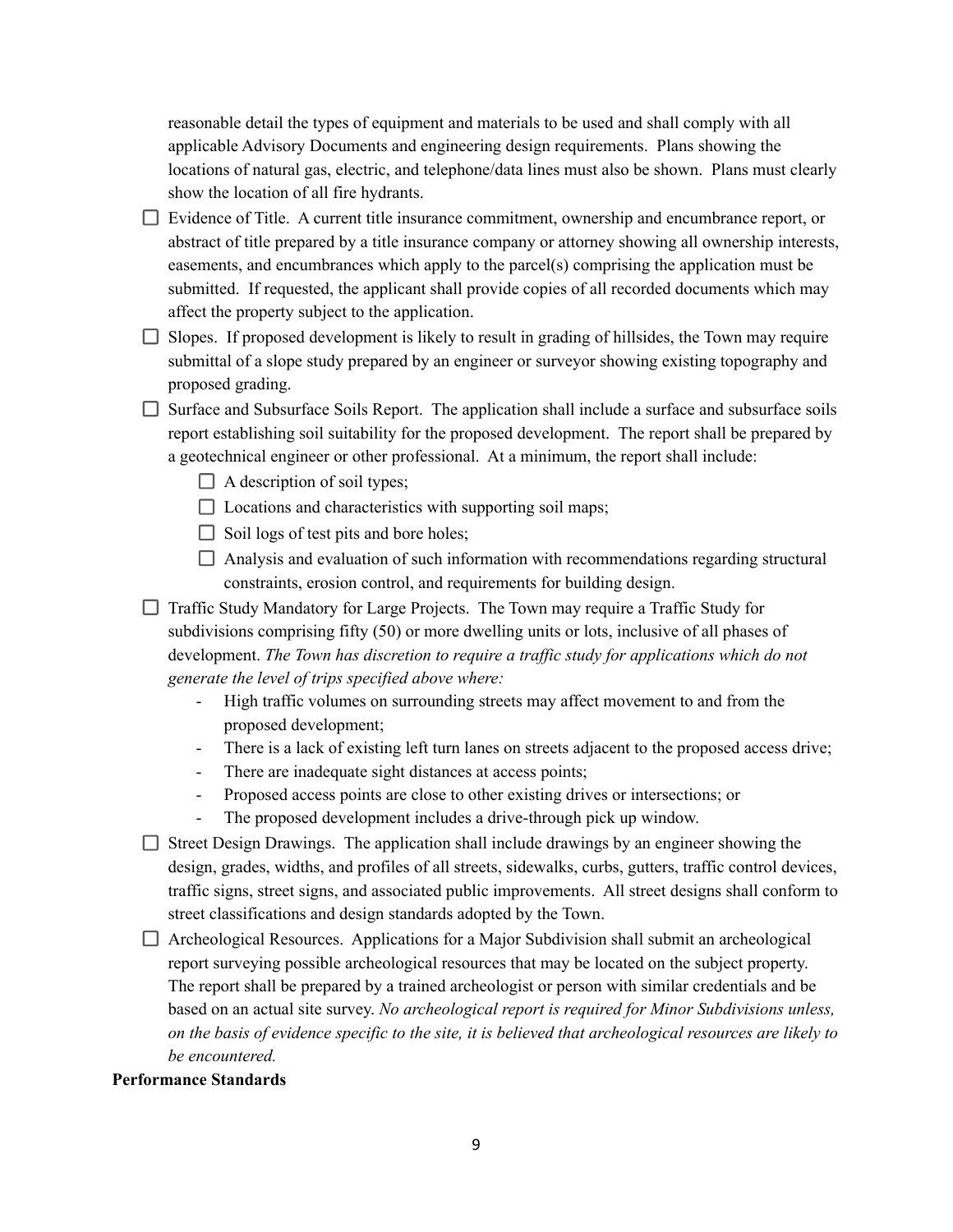- $\Box$  Compliance with Zoning District: lot area, length, width, setback, density, street frontage, access, open space, and other substantive use standards applicable to the particular zoning district in which the subdivision is located.
- $\Box$  Preliminary Covenants, Conditions & Restrictions, if applicable.
- $\Box$  Except where Secondary Dwelling Units (SDUs) may be permitted, each lot in a residential subdivision shall have not more than one dwelling unit.
- $\Box$  All lots within a proposed subdivision must be served by culinary water, sewer (or septic systems), and dry utilities (electricity, telephone, data and/or cable). Utility easements must be clearly shown. Where culinary water or sewer service cannot be provided by the Town the applicant shall deliver a written service commitment by the applicable culinary water/sewer provider. If culinary water service is to be provided via individual wells, the applicant must show feasibility of supply via a well report or similar data.
- $\Box$  The buildable area of lots within a proposed subdivision must not encroach on required setbacks, wetlands, the Base Flood Elevation, or areas that are prone to flooding. Building envelopes may be required, where applicable. Alternatively, the Town may require, as a condition for plat approval, that the applicant obtain a Conditional Letter of Map Amendment or Letter of Map Amendment from applicable agencies with jurisdiction over flood control.
- $\Box$  The applicant must show clear title to the areas within a subdivision proposed for development.
- $\Box$  Applications must show adequate vehicle, pedestrian, and bicycle access via public roads meeting Town standards. Connectivity to adjacent streets, sidewalks, trails, schools, commercial areas, or areas designated in Advisory Documents must be shown.
- $\Box$  Applications shall demonstrate adequate capacity to handle anticipated storm-water from the subdivision with no net increase in discharge as compared to pre-development conditions.
- $\Box$  The application will be reviewed for consistency with applicable Advisory Documents and Town standards (e.g. engineering standards).
- $\Box$  Curbs, gutters, sidewalks, paved streets, street lighting, street signs, and fire hydrants must be installed on all streets within a subdivision.
- $\Box$  Applications must show adequate screening and buffering between residential areas and adjacent areas having a differing planned uses or zoning designations.
- $\Box$  Remnant lots which do not comply with minimum lots sizes for the applicable zoning district, or lots which are unbuildable due to topographic or other features, are prohibited, except that they may be dedicated as common elements or open space.
- $\Box$  Areas of geologic hazard must be excluded from the buildable area of subdivision lots. Where a subdivision is proposed in areas having expansive, hydro-collapsible, or other soil types which may affect building performance, the Town may require plat notes, building requirements, or similar mitigation measures in conjunction with approval.
- $\Box$  Where an application proposes private streets, common elements, private amenities or open space, the facilities must be maintained by a homeowner association having authority to enforce covenants, conditions & restrictions.
- $\Box$  Minimum setbacks for primary structures are twenty-five (25) feet from road rights of way and fifteen (15) feet from the sides of all lots.